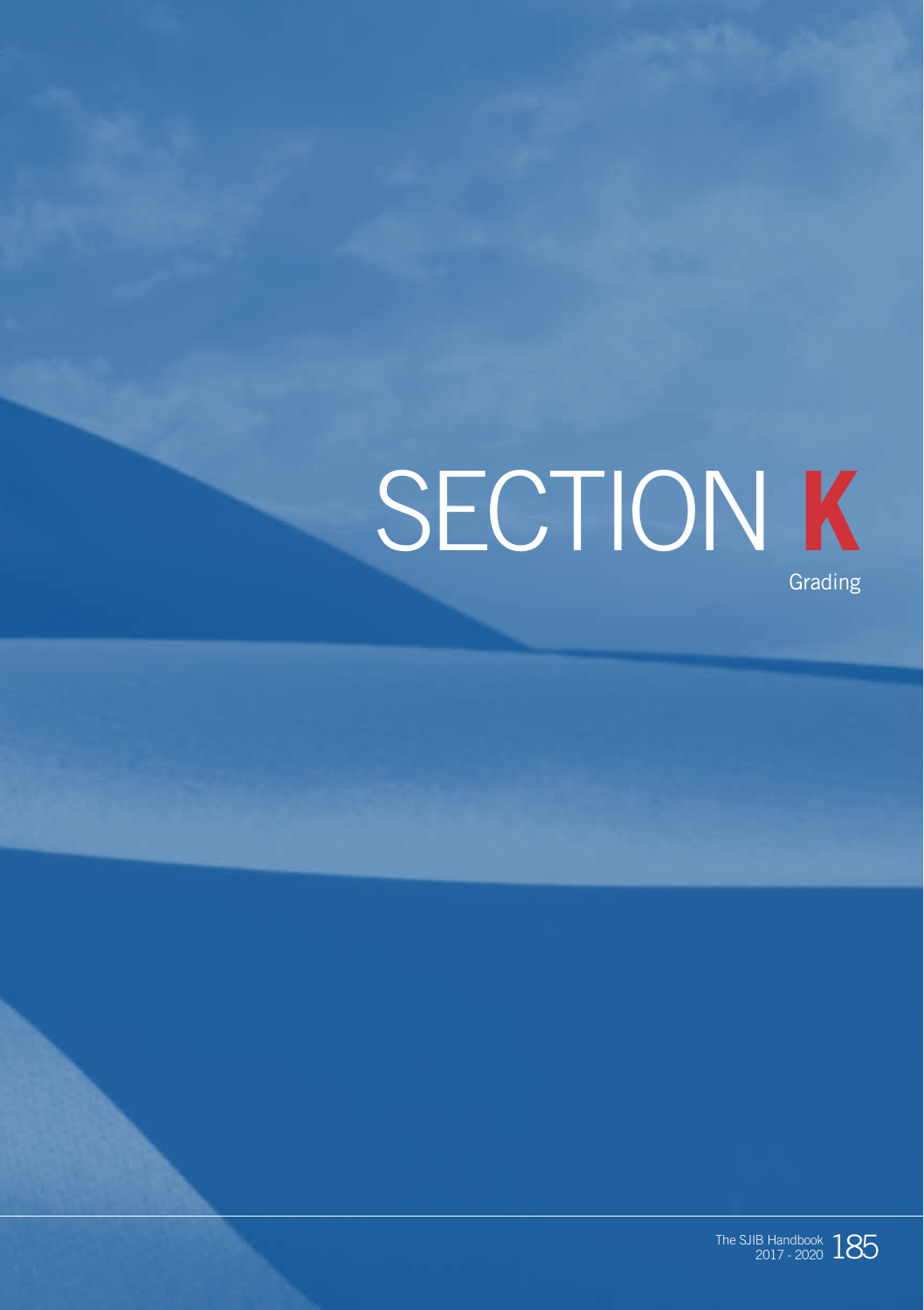

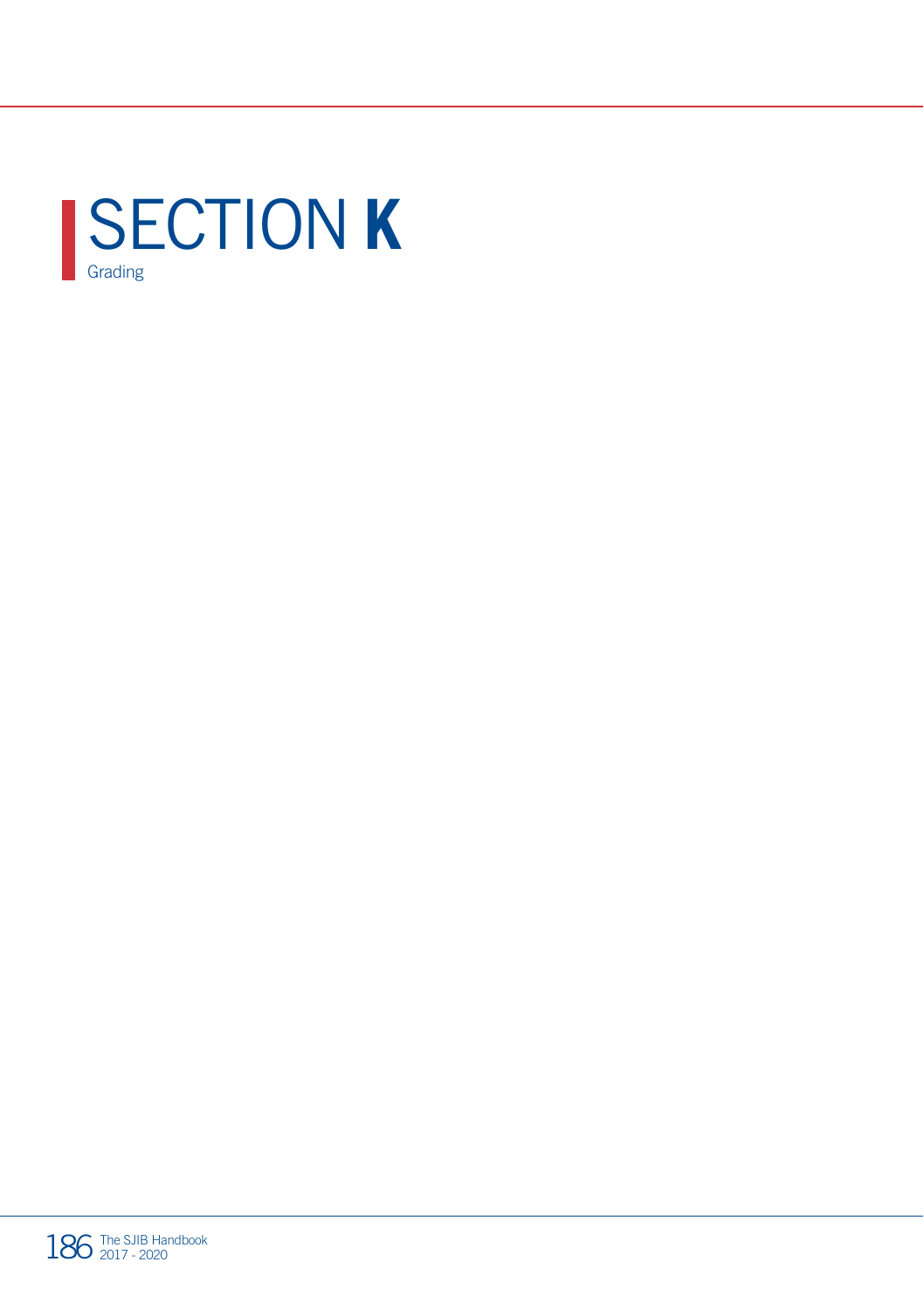| K <sub>1</sub>  | The Grade Card ----------------------------- 188    |  |
|-----------------|-----------------------------------------------------|--|
| K <sub>2</sub>  | Guidance on Grading ----------------------- 188     |  |
| K <sub>3</sub>  | Declaration ----------------------------------- 189 |  |
| K4              | Signing and Dating Form ----------------- 189       |  |
| K5              | Change of Address ------------------------- 189     |  |
| K <sub>6</sub>  |                                                     |  |
| K7              | Appeals on Grading ------------------------- 190    |  |
| K <sub>8</sub>  | Electrical Grading Definitions ------------- 191    |  |
| K9              | Instrumentation Grading Definitions ---- 197        |  |
| K <sub>10</sub> | Datacomms Grading Definitions --------- 200         |  |
|                 | Other Grades -------------------------------- 204   |  |
|                 |                                                     |  |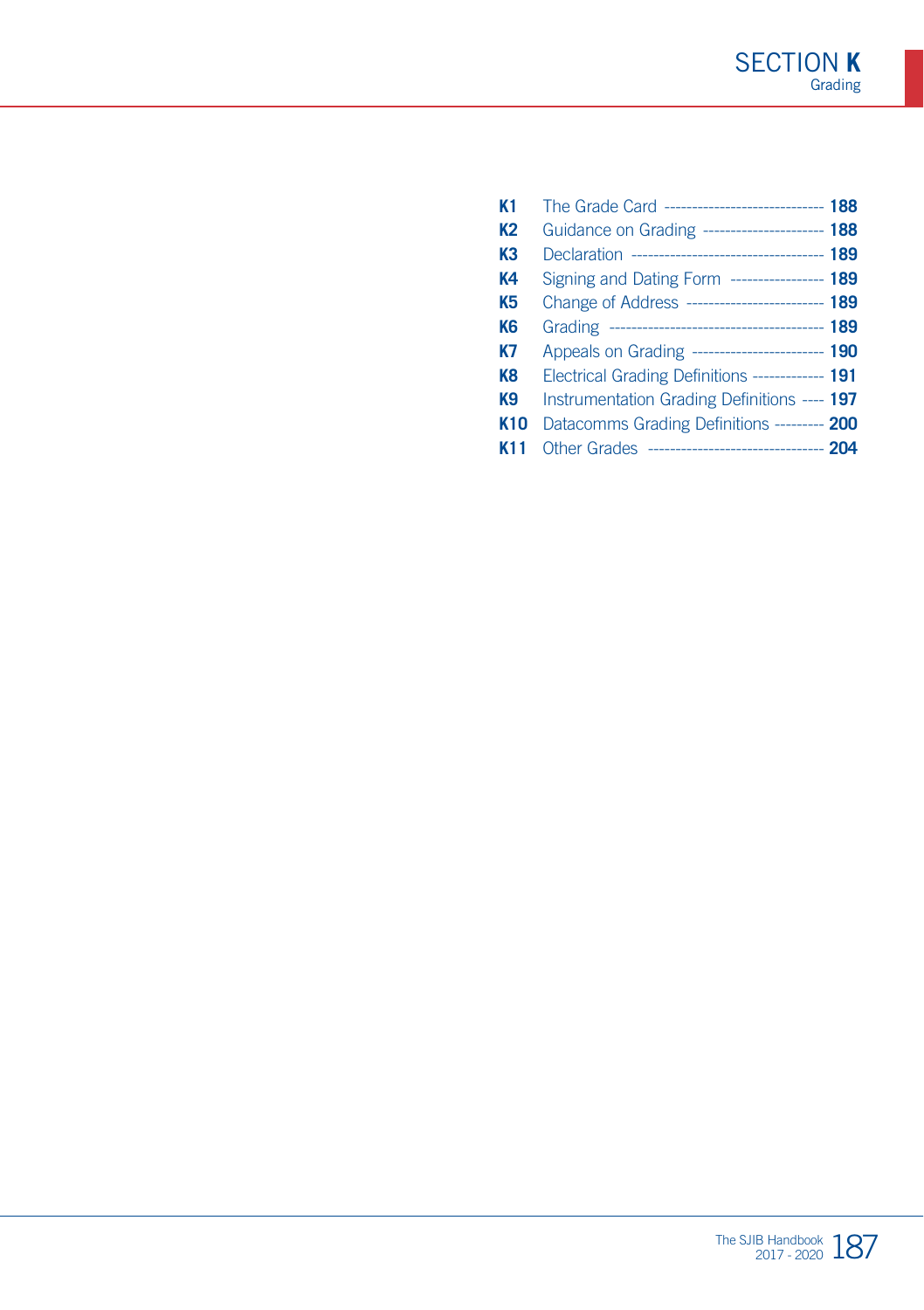### K1. The Grade Card

- K1.1 Since 1969 the SJIB has administered the Grading system for Electrical Operatives. More recently, the Grade Cards were incorporated into the Electrotechnical Certification Scheme (ECS). The SJIB Grade (ECS) Card continues to show the holder's Grade.
- K1.2 The purpose of the Grade Card is to ensure that Operatives in the construction industry are assessed as technically competent to defined industry standards, and have a required level of competence in Health & Safety awareness.
- K1.3 Health & Safety is an increasingly important issue within the construction industry. Major contractors are taking this very seriously by requiring that ALL Operatives on site pass the ECS Technical Knowledge and Health & Safety Awareness assessment.

### K<sub>2</sub>. Guidance on Grading

- K2.1 These notes deal with the grading of Operatives by employers for subsequent confirmation (or amendment) by the SJIB and are subject to amendment in the light of experience and decisions of the SJIB.
	- (a) Any Operative or registered Apprentice who satisfies the following criteria may be graded or up-graded.
	- (b) Operatives must fully complete, sign and return an SJIB application form for grading or upgrading along with the appropriate fee and any supporting certificates. The SJIB may request that the application be supported with references from previous employers or clients whom he has worked for over the previous twelve months.
	- (c) Employers are encouraged to check the correctness of each grading application form and, where appropriate, recommend the appropriate grading for his Operatives.
	- (d) The grading process will be delayed if the Operative submits his form either incompletely or incorrectly, or does not sign it, or if the employer does not indicate a grade for an Operative according to the grading definitions, or if a photograph, or photocopies of certificates or fee (where appropriate) are not enclosed.
	- (e) The SJIB will assess each Operative's form and ensure that the correct grading is awarded.
	- (f) Provided the necessary paperwork is in order, the SJIB will send confirmation of initial grading to the Operative and the employer. The SJIB Grade (ECS) Card will be sent directly to the Operative.
	- (g) Thereafter, the Operative will be entitled to his appropriate graded rate of pay, without retrospection, having received confirmation from the SJIB of his grade.
	- (h) If an Operative or an employer wishes to appeal against the grade which has been determined by the SJIB, he should do so in writing after he has received the SJIB Grade (ECS) Card or confirmation of Grading.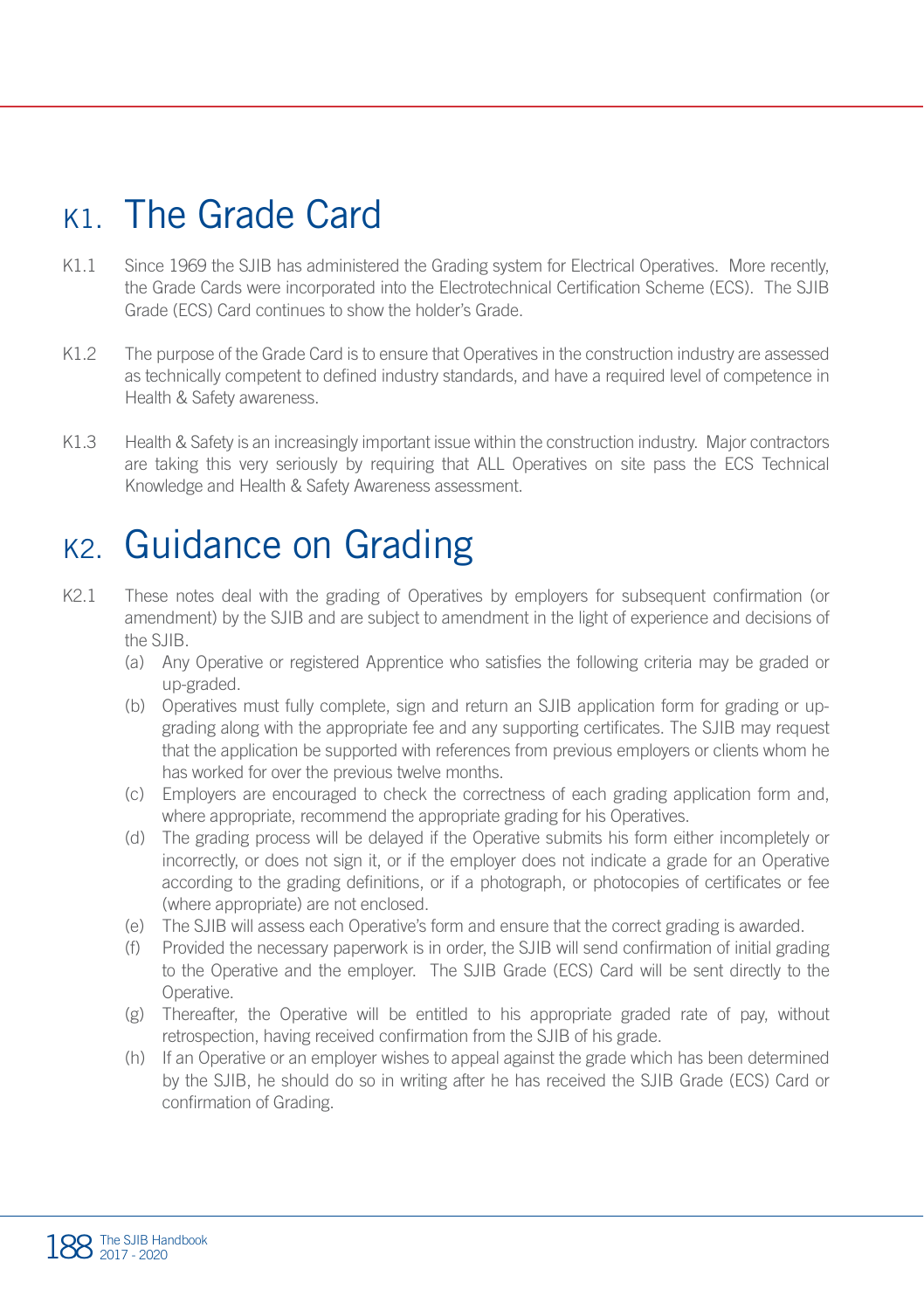- (i) If an Operative submits forged certificates to the SJIB when applying for his card he will have his existing card removed and no further applications will be considered for a period of six years, i.e. the lifetime of two cards.
- (j) An Operative with a genuine SJIB Grade (ECS) Card who submits a false application for upgrading will be allowed to retain his existing grade, however no further applications for upgrading will be considered for a period of six years.
- K2.2 These rules will be applied if, after a thorough investigation, an individual is found to be in breach of either rule.

### K3. Declaration

K3.1 It is important that Operatives read this declaration as it represents their application to become an employee-participant of the SJIB.

# K4. Signing and Dating Form

K4.1 The application form will not be complete and cannot be used as the basis for grading by the SJIB until it is signed and dated by the Operative applying for grading.

### K5. Change of Address

K5.1 Operatives are required to inform the SJIB in writing of any change of address, always quoting their National Insurance Number.

### K6. Grading

- K6.1 The recommended grading must be indicated on the application form.
- K6.2 When the application form is fully completed and signed, it must be returned (if applicable) to the employer. The employer must satisfy himself that it is correct and complete insofar as the Operative's employment with his firm is concerned and must check each Operative's application form. Any incorrect, incomplete or unsigned form must be returned to the Operative as quickly as possible.
- K6.3 The employer should recommend, where appropriate, the appropriate grading of each Operative on the basis of the information contained on the application form, supplemented by his personal knowledge of the applicant. Grading must always be carried out in accordance with the definitions, technical qualifications (if any), experience and merits of the Operative.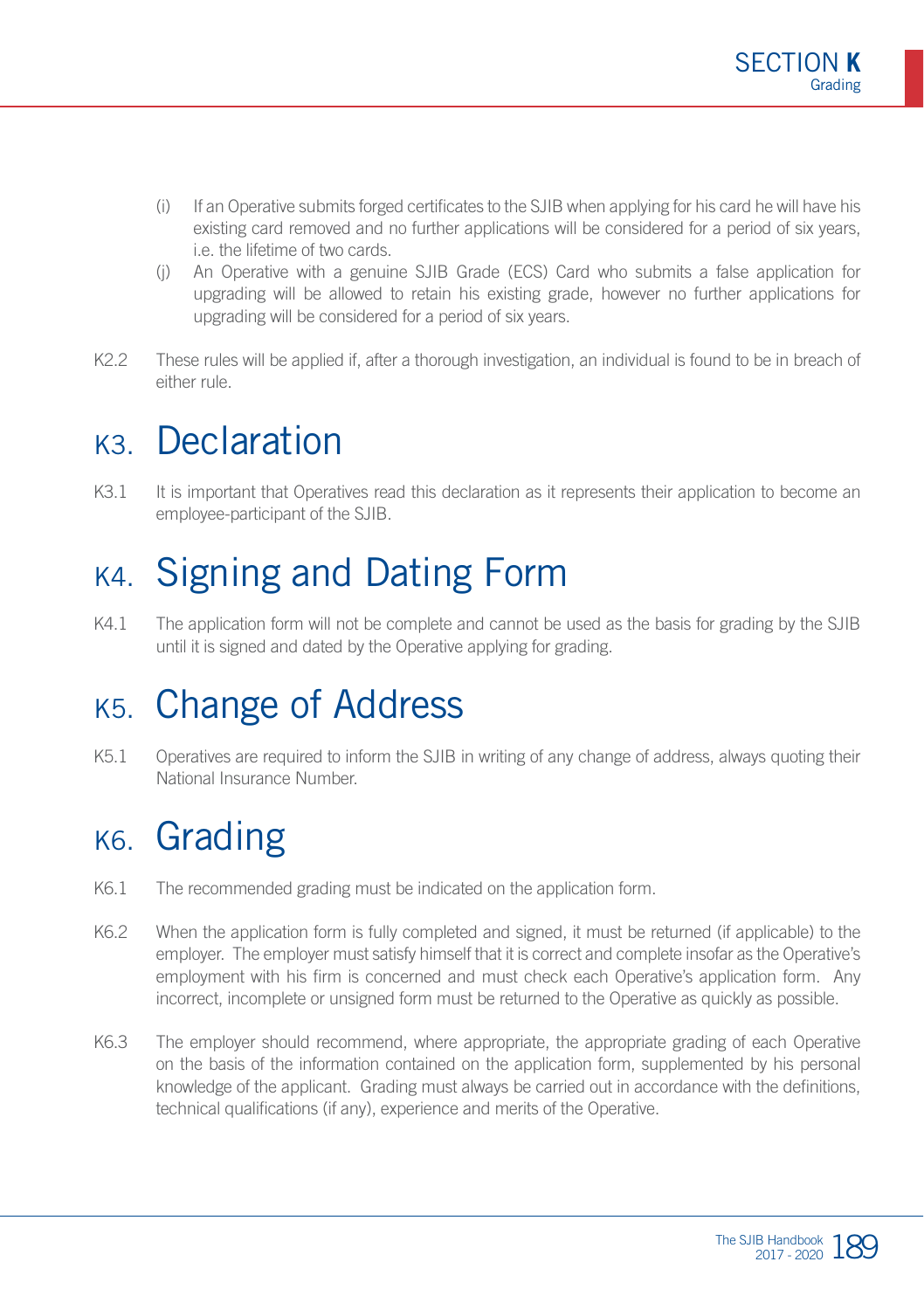### K6. Grading continued

- K6.4 Only if an employer is satisfied that an Operative complies with the appropriate definition should he recommend a particular grade. If an employer is in any doubt about the capabilities of an Operative, he should select the next lower grade. Any Operative can improve his technical qualifications and experience and apply to the SJIB to upgrade. Indeed, Operatives should be encouraged to do so.
- K6.5 Employers are advised that an Operative can appeal against his grading after confirmation (or amendment) by the SJIB. Subsequent employers, if they consider that a new recruit does not fulfill the requirements of his original grading, can request that the Operative be downgraded.

### K7. Appeals on Grading

- K7.1 The method of appeal by an employer or Operative is set out below in outline and is subject to Regulations made by the SJIB.
	- (a) The appellant must lodge an appeal in writing detailing his reasons for the appeal. He must quote his National Insurance Number and state the name and address of his present employer or, if different, the name and address of the employer with whom he was originally graded. Employers appealing against the grade awarded should detail in writing their reason for the appeal.
	- (b) The grounds for the appeal must be clearly stated, with supporting documents such as authenticated Certificates or evidence of courses, practical experience and years of service in the Industry. A copy of the appeal must be passed (if applicable) to the employer in the case of an appeal by an Operative or to the Operative in the case of an appeal by an employer.
	- (c) Unjustified, unsupported, vexatious or frivolous appeals will not be entertained. Appeals supported by both employer and Operative will be permissible but will not necessarily receive recommendation except where an Operative, with his present employer's support, applies on justifiable grounds for upgrading (although a separate procedure will normally be followed for upgrading).
	- (d) Appeals will be dealt with impartially by the SJIB Grading Committee, comprising an employer representative and a Regional Officer of the Union. The Grading Committee will consider the written evidence, statements by the appellant and supporting or opposing statements. The Grading Committee may question the Operative and employer to establish that the facts presented are completely true, and will call for any oral or documentary evidence which they feel is necessary to substantiate the validity of any statement. If necessary, they will call for evidence from a former employer(s) and/or inspect the Operative's work or carry out a standard SJIB trade test of the Operative.
	- (e) If appropriate, the employer and/or Operative will be given due notice of the place and time where the appeal will be held and either may be represented by SELECT or the Union, as appropriate, or another nominated representative.
	- (f) The appellant may be required to attend in person, or, in the case of an employer, to be appropriately represented.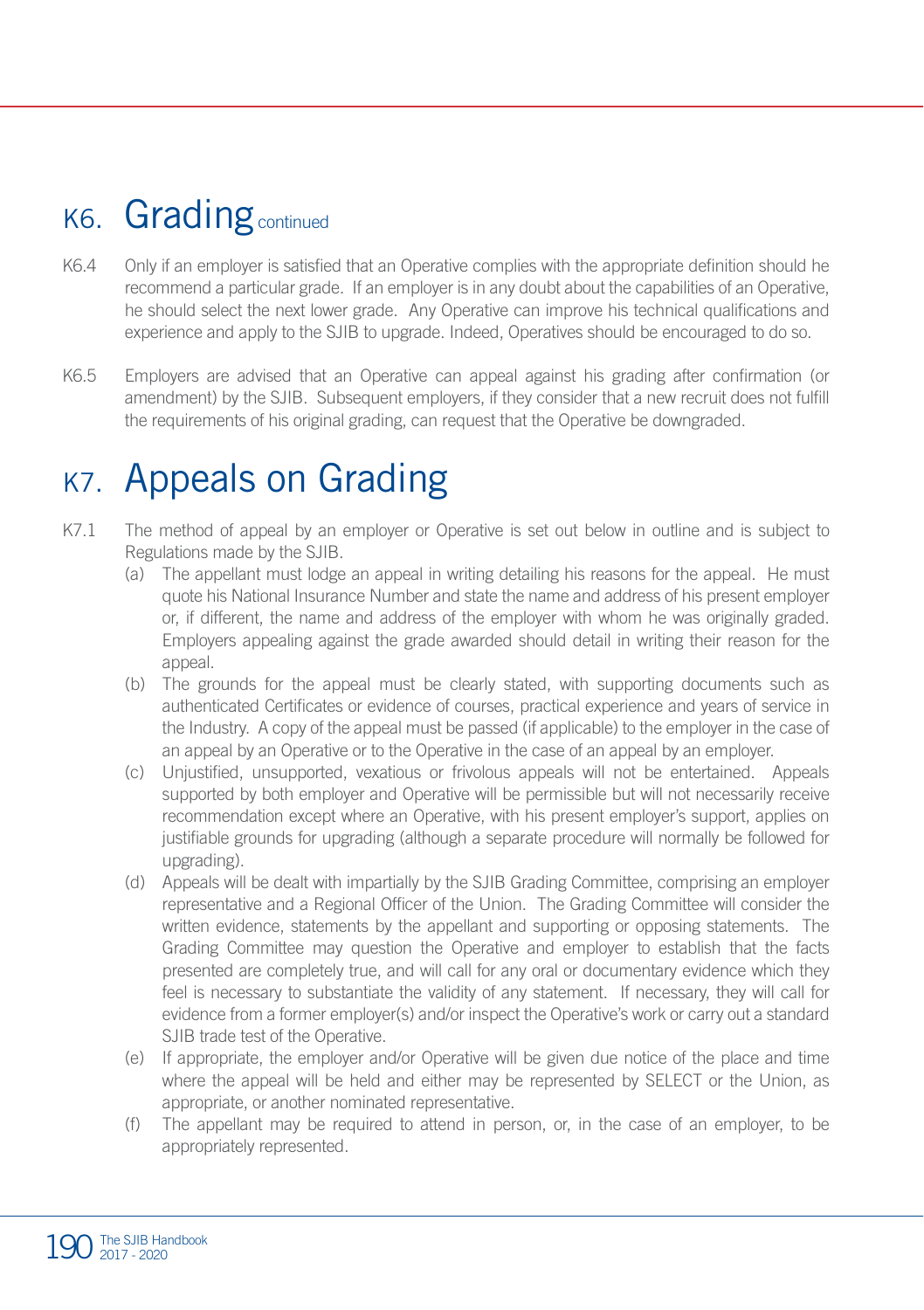(g) The decision of the Grading Committee is final and binding and will be communicated in writing to the applicant and/or his employer. The Operative's record will be amended. The Board may or may not award the costs of an appeal to a successful appellant, but not damages, and there will be no retrospection of any increased payments in the case of upgrading, or return of wages in the case of downgrading. Any increase in wages consequential upon an appeal shall take place from the commencement of the pay week specified by the Board.

### K8. Electrical Grading Definitions

#### K8.1 **Labourers**

(a) Labourers shall be employed only within the general labouring field under supervision and in accordance with the National Working Rules (Cable and Traywork Agreement).

#### K8.2 **Electricians**

- (a) Electricians must have satisfactorily completed a recognised apprenticeship in electrical installation.
- (b) They must be able to carry out electrical installation work efficiently in accordance with relevant statutory regulations and industry codes of practice.
- (c) They must have knowledge of the National Working Rules for the Electrical Contracting Industry, relevant statutory regulations and industry codes of practice, including specifically The Electricity at Work Regulations 1989, The Electricity Safety, Quality & Continuity Regulations 2002 (as amended) (so far as they deal with consumers' installation), and BS 7671 (as amended) IET Wiring Regulations.
- (d) They must have achieved the SVQ Level 3 Certificate in electrical installation jointly awarded by Scottish Qualifications Authority (SQA) and the SJIB or an approved equivalent.
- (e) Further information and details of the SJIB Apprentice and Adult Training Schemes for Electrical Installation can be found in Section J of the SJIB Handbook.
- (f) Operatives who are in employment on a directly-employed basis will have their CompEx initial training course and renewal costs (provided that the Operative is working at the time of renewal) paid by the employer. This is provided that the employer requires holding a CompEx qualification as a specific requirement of the Operative's role.
- (g) For Operatives already holding a CompEx qualification on this date, there is no obligation for the employer to pay the renewal costs upon expiration of the existing CompEx qualification unless it is a specific requirement of the Operative's role.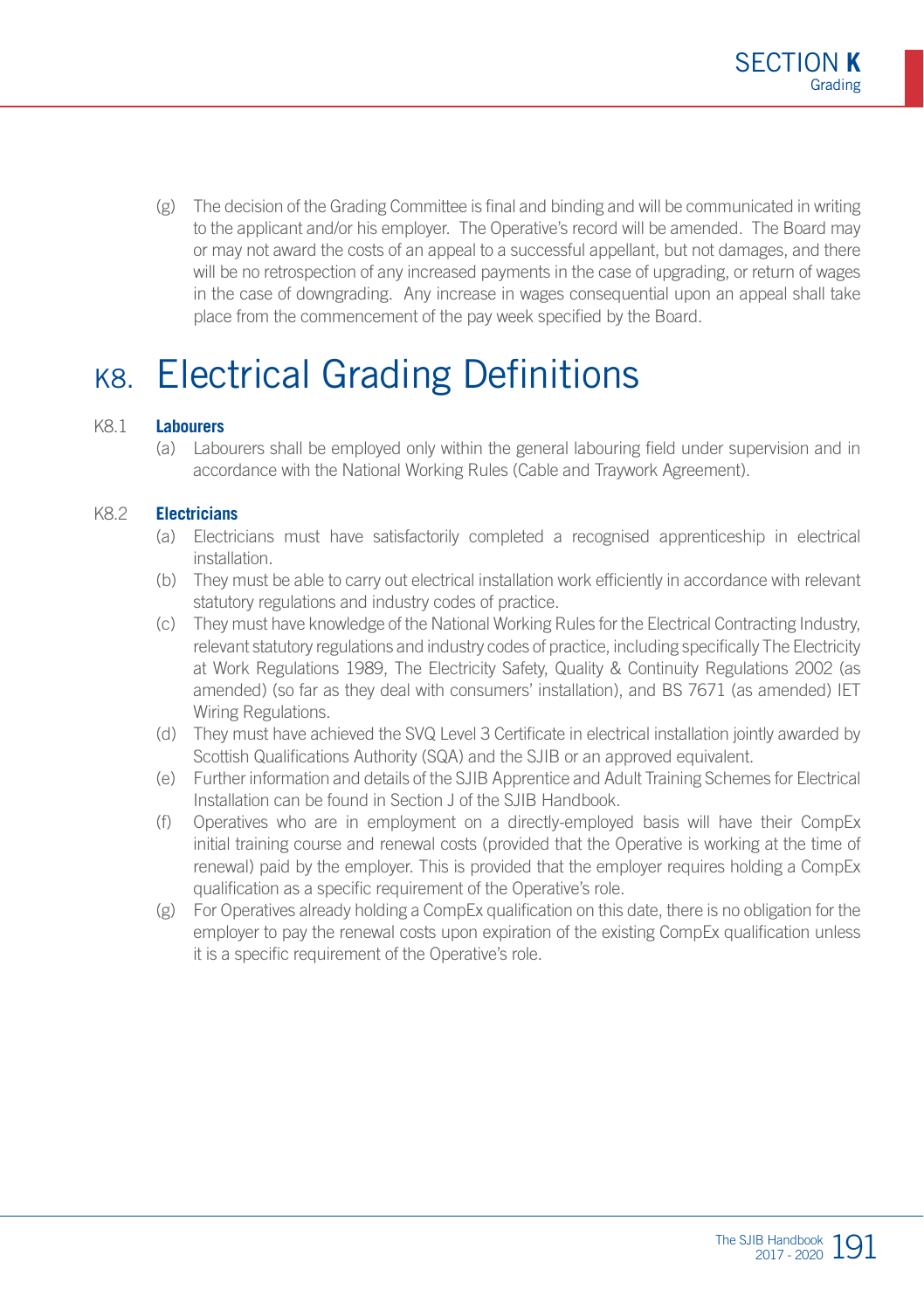# K8. Electrical Grading Definitions continued

#### K8.3 **Provisional Electricians**

- (a) Provisional Electricians must be registered on the Crediting Electrotechnical Competence (CEC) Scheme and must have completed the following training:
	- (i) The ECS Health and Safety Assessment or a valid approved equivalent (completed within the last 30 months); and
	- (ii) Scottish Building Standards (completed within the last three years); and
	- (iii) SQA [SELECT] Customised Award in Requirements for Electrical Installations to BS 7671 (completed within the last five years)
	- (iv) City and Guilds IET Wiring Regulations to BS 7671 (full course, completed within the last five years); or
	- (v) EAL Level 3 Award in Requirements for Electrical Installation BS 7671 (completed within the last five years) (code 601/5321/0); or
	- (vi) LCL Level 3 Award in Requirements for Electrical Installations (completed within the last five years) (Code: 601/5665/x).
- (b) A Provisional Electricians Grade (ECS) Card is only valid for 18 months during which time an Operative must have completed the CEC Scheme and achieved an SVQ Level 3 in Electrical Installation.

#### K8.4 **Approved Electricians**

- (a) Approved Electricians must have satisfactorily completed a recognised apprenticeship in electrical installation.
- (b) They must have two years experience as a graded Electrician immediately prior to application for this grade.
- (c) They must have successfully passed the Advanced Competence Assessment (ACA), 1995 apprentice training scheme or an approved equivalent.
- (d) Approved Electricians must possess particular practical, productive and electrical installation skills with adequate technical knowledge, to work on their own proficiently and carry out electrical installation work without detailed supervision in the most efficient and economical manner.
- (e) They must have knowledge of the National Working Rules for the Electrical Contracting Industry, relevant statutory regulations and industry codes of practice including specifically The Electricity at Work Regulations 1989, The Electricity Safety, Quality & Continuity Regulations 2002 (as amended) (so far as they deal with consumers' installation), and BS 7671 (as amended) IET Wiring Regulations.
- (f) They must have supervisory knowledge and the ability to set out jobs from drawings and specifications, and requisition the necessary installation materials.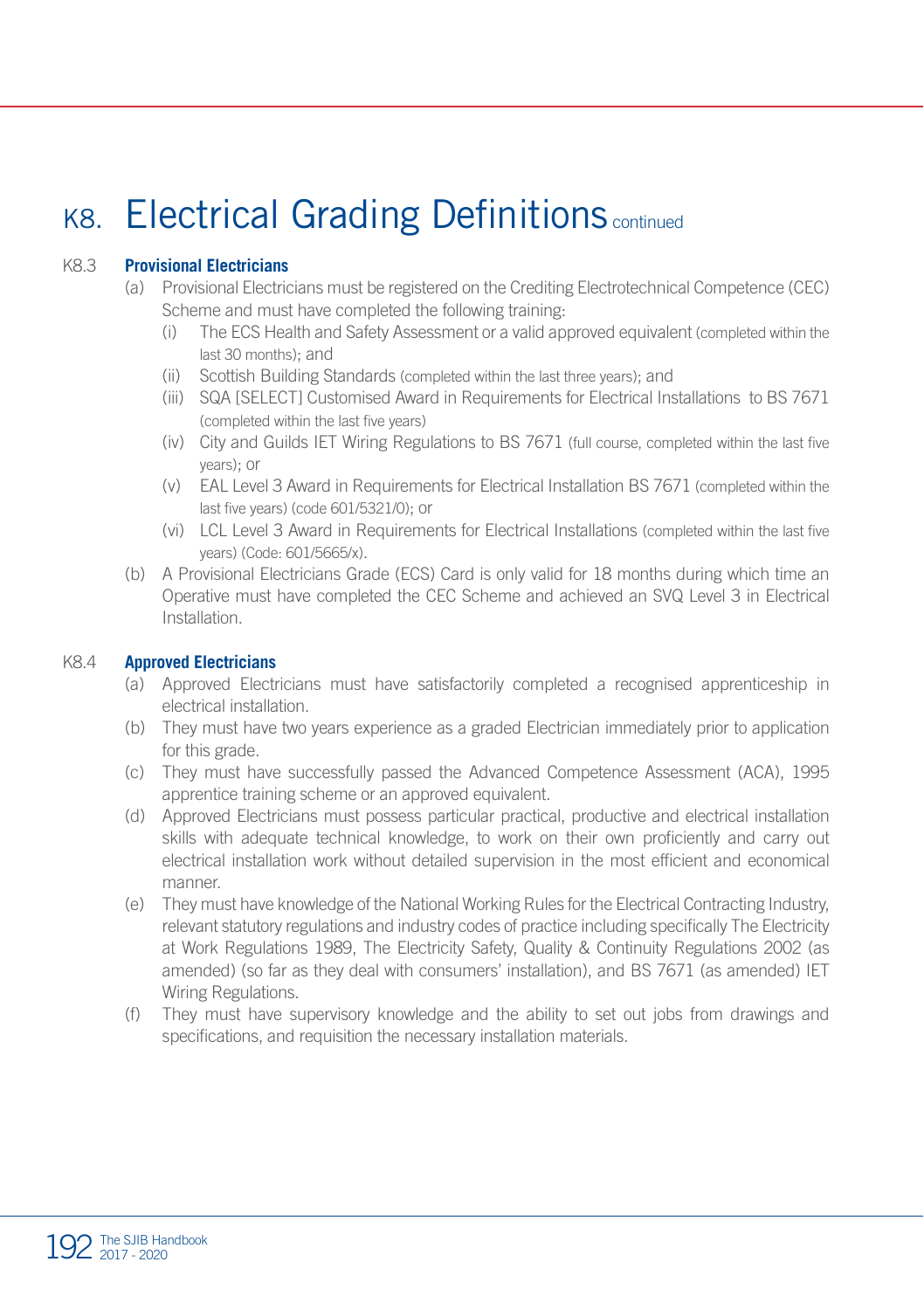#### K8.5 **Responsibility Money for Approved Electricians**

(a) Approved Electricians in charge of work who undertake the supervision of other Operatives shall be paid responsibility money, the amount of which shall be specified by the SJIB.

#### K8.6 **Technician Electricians**

- (a) Technician Electricians must have experience as an Approved Electrician for a minimum of 3 years.
- (b) They must have knowledge of the most economical and effective layout of such installations together with the ability to achieve a high level of productivity in the work they control. In addition they must have exceptional technical skill, ability and experience beyond that expected of an Approved Electrician.
- (c) They must have knowledge of the National Working Rules for the Electrical Contracting Industry, relevant statutory regulations and industry codes of practice including specifically The Electricity at Work Regulations 1989, The Electricity Safety, Quality & Continuity Regulations 2002 (as amended) (so far as they deal with consumers' installation), and BS 7671 (as amended) IET Wiring Regulations.
- (d) Technician Electricians must have completed either:
	- (i) The SQA [SELECT] Tailored Award in Design and Verification of Electrical Installation (BS 7671) (completed within the last five years); or
	- (ii) A HNC in Electrical Engineering; or
	- (iii) A HNC in Contracting Management; or
	- (iv) The City & Guilds of London Institute Electrical Installation Work Course 'C'; or
	- (v) EAL Level 4 Award in the Design and Verification of Electrical Installations (completed within the last five years) (Code: 601/8231/3).
- (e) In addition they must complete the following training courses (available from SELECT), approved by the SJIB (within the last three years):
	- (i) Asbestos Awareness (assessed)
	- (ii) Ashton Supervisory Management Course (or the approved equivalent)
	- (iii) Managing Health and Safety An Introduction
	- (iv) Risk Assessment
	- (v) Safe Isolation (assessed)
	- (vi) Scottish Building Standards (assessed)

#### K8.7 **Panel Builders**

- (a) Panel Builders must have completed an EAL Level 3 Diploma in Installation and Commissioning, Pathway ICA: Equipment Installation (Units QICM3/001, QICM3/002, QICM3/003, QICM3/004, and QICM3/006).
- (b) They must be able to carry out panel building work efficiently in accordance with relevant statutory regulations and industry codes of practice.
- (c) They must have knowledge of the SJIB National Working Rules for the Electrical Contracting Industry, relevant statutory regulations and industry codes of practice including specifically The Electricity at Work Regulations 1989, The Electricity Safety, Quality & Continuity Regulations 2002 (as amended) (so far as they deal with consumers' installation), and BS 7671 (as amended) IET Wiring Regulations.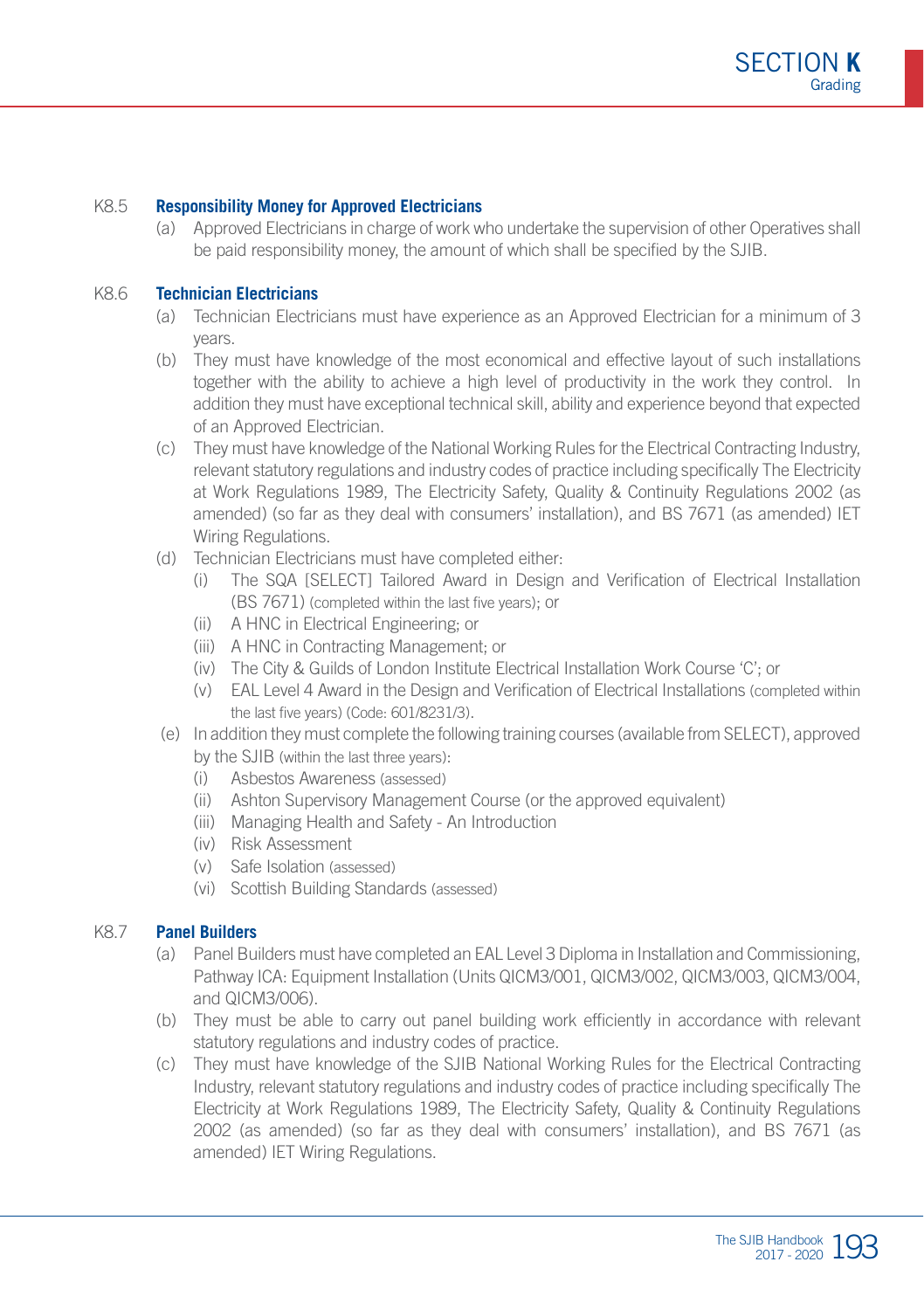# K8. Electrical Grading Definitions continued

#### (d) In addition they must:

- (i) Enclose a statement from an SVQ Assessor which confirms that the scope of the EAL Level 3 Diploma in Installation and Commissioning (Equipment Installation Pathway) has been met using evidence collected from the workplace by the candidate.
- (ii) Complete the ECS Health and Safety Assessment (within the last 30 months) or hold a valid approved equivalent; and
- (iii) SQA [SELECT] Customised Award in Requirements for Electrical Installations (completed within the last five years); or
- (iv) City and Guilds IET Wiring Regulations to BS 7671 (full course, completed within the last five years); or
- (v) EAL Level 3 Award in Requirements for Electrical Installation BS 7671: June 2008 (2015) (completed within the last five years) (Code: 601/5321/0); or
- (vi) EAL Level 4 Award in the Design and Verification of Electrical Installations (completed within the last five years) (Code: 601/8231/3); or
- (vii) LCL Level 3 Award in Requirements for Electrical Installations (completed within the last five years) (Code: 601/5665/x).

#### K8.8 **Wiremen**

- (a) Wiremen must have completed an EAL Level 3 Diploma in Installation and Commissioning, Pathway ICA: Equipment Installation (Units QICM3/001, QICM3/002, QICM3/003, QICM3/004, and QICM3/006).
- (b) They must be able to carry out work efficiently in accordance with relevant statutory regulations and industry codes of practice.
- (c) They must have knowledge of the SJIB National Working Rules for the Electrical Contracting Industry, relevant statutory regulations and industry codes of practice including specifically The Electricity at Work Regulations 1989, The Electricity Safety, Quality & Continuity Regulations 2002 (as amended) (so far as they deal with consumers' installation), and BS 7671 (as amended) IET Wiring Regulations.
- (d) In addition they must:
	- (i) Enclose a statement from an SVQ Assessor which confirms that the scope of the EAL Level 3 Diploma in Installation and Commissioning (Equipment Installation Pathway) has been met using evidence collected from the workplace by the Operative.
	- (ii) Complete the ECS Health and Safety Assessment (within the last 30 months) or hold a valid approved equivalent; and
	- (iii) SQA [SELECT] Customised Award in Requirements for Electrical Installations (completed within the last five years); or
	- (iv) City and Guilds IET Wiring Regulations to BS 7671 (full course, completed within the last five years); or
	- (v) EAL Level 3 Award in Requirements for Electrical Installation BS 7671: June 2008 (2015) (completed within the last five years) (Code: 601/5321/0); or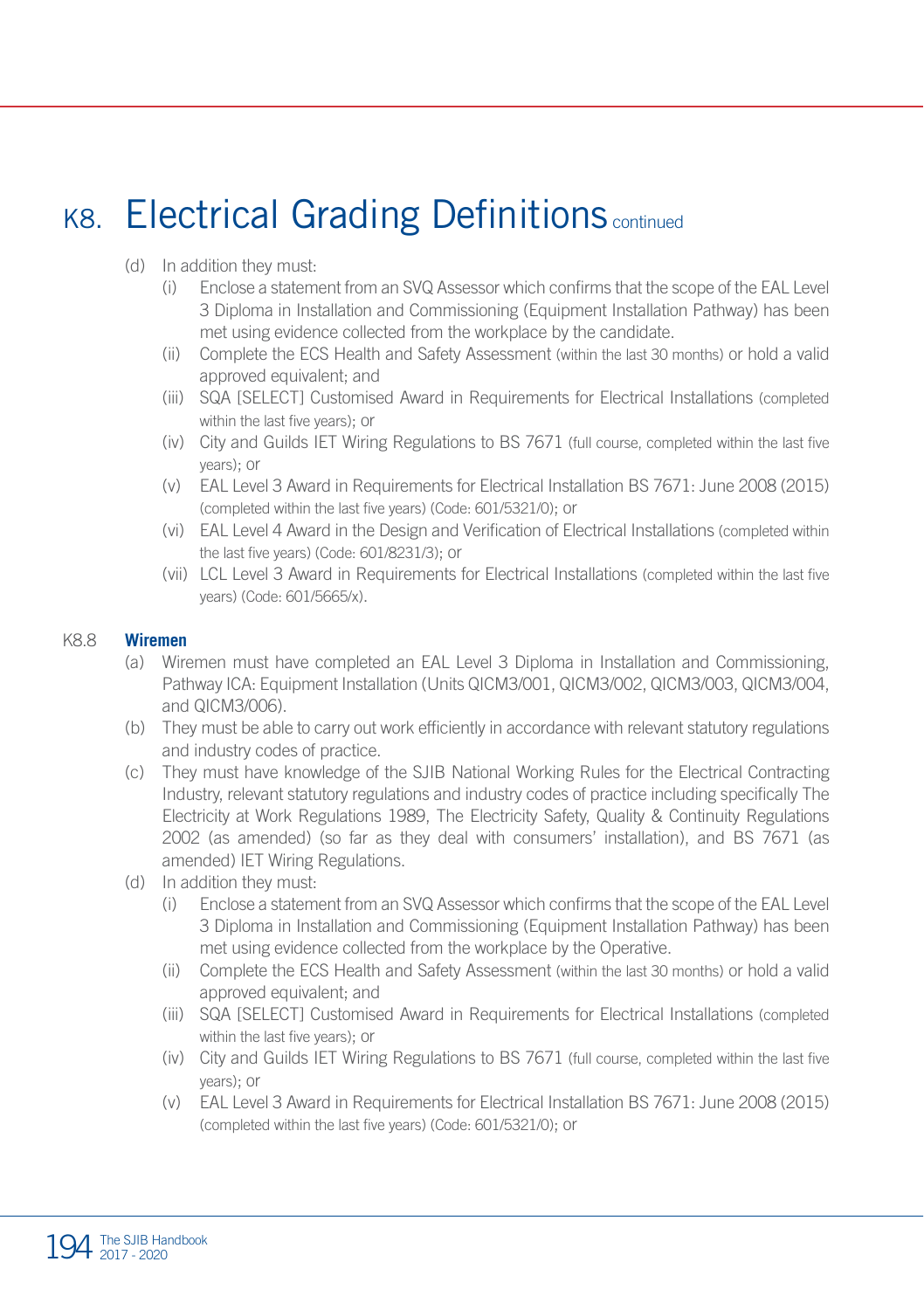- (vi) EAL Level 4 Award in the Design and Verification of Electrical Installations (completed within the last five years) (Code: 601/8231/3); or
- (vii) LCL Level 3 Award in Requirements for Electrical Installations (completed within the last five years) (Code: 601/5665/x).

#### K8.9 **Electrical Fitters (ECITB)**

- (a) Electrical Fitters (ECITB) must have satisfactorily completed a recognised four year apprenticeship and hold one of the following qualifications:
	- (i) ECITB Diploma in Installing Engineering Construction Plant and Systems Electrical at SCQF Level 7; or
	- (ii) NQF/SQA equivalent accompanied with the applicable technical certificates etc, for those ECITB frameworks; or
	- (iii) ECITB NVQ Level 3 in Installing and commissioning Electrotechnical Systems and Equipment (Plant); or
	- (iv) ECITB NVQ Level 3 IN Maintaining Plant and Systems (Electrical).
- (b) In addition they must provide certificates proving they have completed the following training:
	- (i) ECS Health and Safety Assessment (within the last 30 months) or hold a valid approved equivalent; and either the
	- (ii) SQA [SELECT] Customised Award in Requirements for Electrical Installations (completed within the last five years)
	- (iii) City and Guilds IET Wiring Regulations to BS 7671 (full course, completed within the last five years); or
	- (iv) EAL Level 3 Award in Requirements for Electrical Installation BS 7671: June 2008 (2015) (completed within the last five years) (Code: 601/5321/0); or
	- (v) EAL Level 4 Award in the Design and Verification of Electrical Installations (completed within the last five years) (Code: 601/8231/3); or
	- (vi) LCL Level 3 Award in Requirements for Electrical Installations (completed within the last five years) (Code: 601/5665/x).
- (c) Electrical Fitter (ECITB) shall receive the appropriate rate of pay for an SJIB graded Installation Electrician.

#### K8.10 **Approved Electrical Fitters (ECITB)**

- (a) Approved Electrical Fitters (ECITB) must have completed a recognised four year ECITB apprenticeship.
- (b) They must have two years experience as a graded SJIB Electrical Fitter (ECITB).
- (c) Approved Electrical Fitters (ECITB) must possess practical, productive and electrical engineering skills with additional technical and supervisory knowledge so as to be able to work on their own proficiency, connect and test and locate faults.
- (d) Approved Electrical Fitters (ECITB) shall receive appropriate rate of pay for an SJIB graded Approved Electrician.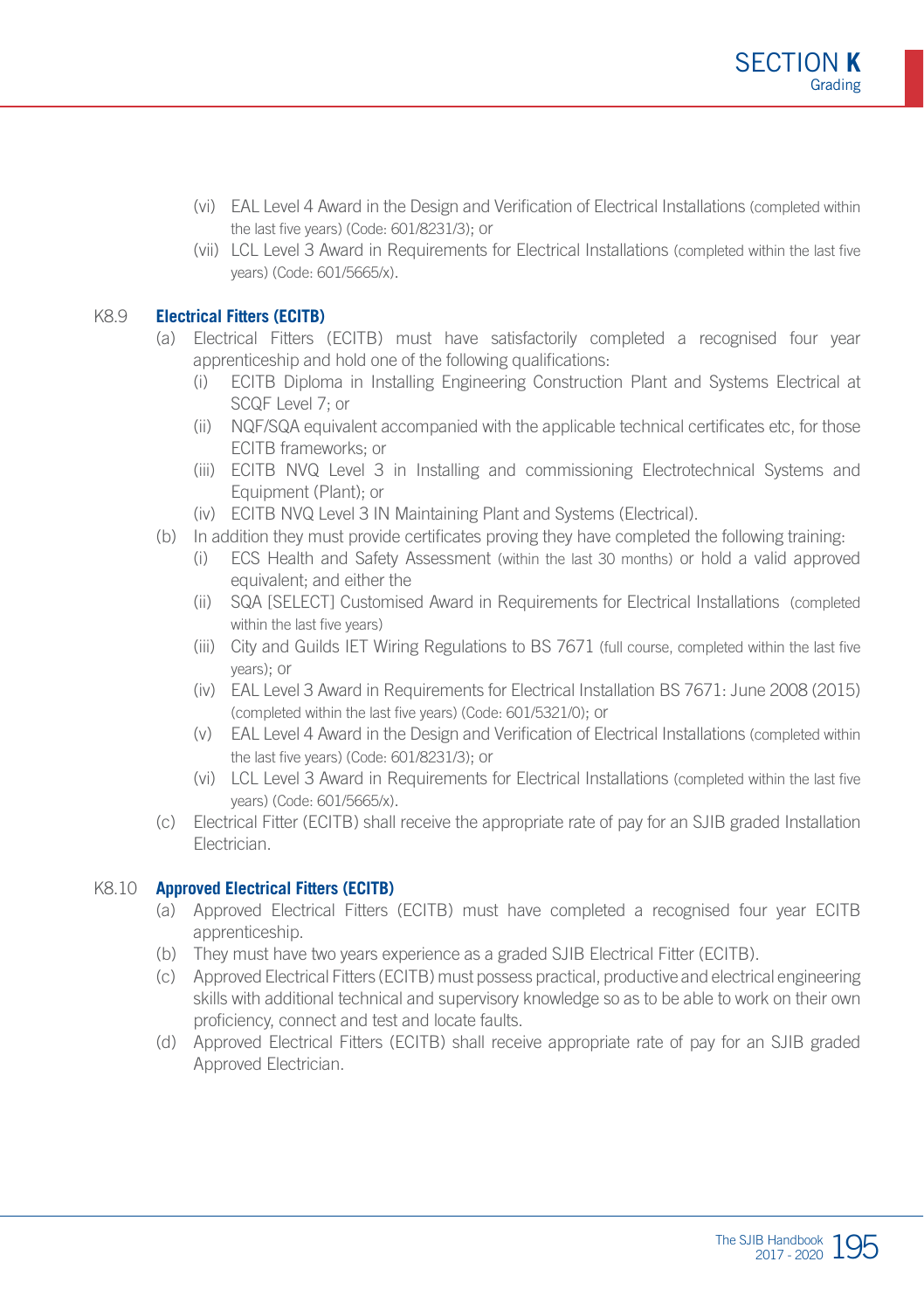### K8. Electrical Grading Definitions continued

#### K8.11 **Installation Electricians**

- (a) Individuals who wish to apply for the grade of SJIB Installation Electricians must have satisfactorily completed the requirements described for Electrical Fitters (ECITB).
- (b) They must then register on the Crediting Electrotechnical Competence (CEC) Scheme and complete the following bridging assessment of competency, knowledge and skill:
	- (i) SJIB 2nd Stage Electrical Installation Project
	- (ii) SJIB Stage 3 SVQ week
	- (iii) SJIB Stage 3 Log Book entries (11)
	- (iv) The FICA (Final Integrated Competence Assessment)
- (c) Having successfully completed the CEC Scheme they will be awarded an SVQ Level 3 in Electrical Installation.

#### K8.12 **Winders/Electrical Fitters**

- (a) Winders / Electrical Fitters must have been registered Apprentices for at least four years, and must have had practical training in electrical winding and/or fitting work.
- (b) They must be able to carry out armature and stator winding on a.c., d.c., or machine assembly and test efficiently in accordance with accepted trade practice.
- (c) In addition they must have completed the following training:
	- (i) SQA Course Certificate Parts 1 and 2; or
	- (ii) Equivalent course of study approved by the SJIB; and
	- (iii) The ECS Health and Safety Assessment (completed within the last 30 months) or hold a valid approved equivalent.
- (d) It is accepted that there may be a few exceptional cases of apprentices with outstanding ability who could qualify as Winders or Fitters in less than four years. The Grading Committee will consider applications for grading in such cases from applicants who have obtained the SQA Certificate and completed at least three years training.
- (e) Winders/Electrical Fitters shall receive appropriate rate of pay for an SJIB graded Electrician.

#### K8.13 **Approved Winders/Approved Electrical Fitters**

(a) Approved Winders/Approved Electrical Fitters must have satisfactorily completed a registered apprenticeship and have had practical training in winding or electrical fitting work. They must have obtained the SQA Parts 1 and 2 Certificate. They must have had two years subsequent Journeyman experience working as a chargehand and/or Winder/Electrical Fitter immediately prior to application for this grade. Approved Winders/Electrical fitters must possess particular practical productive and electrical engineering skills with additional technical and supervisory knowledge so as to be able to work on their own proficiently, connect and test windings and locate faults on windings on both a.c. and d.c. machines or assembly, and test and locate faults on a wide range of both a.c. and d.c. machines.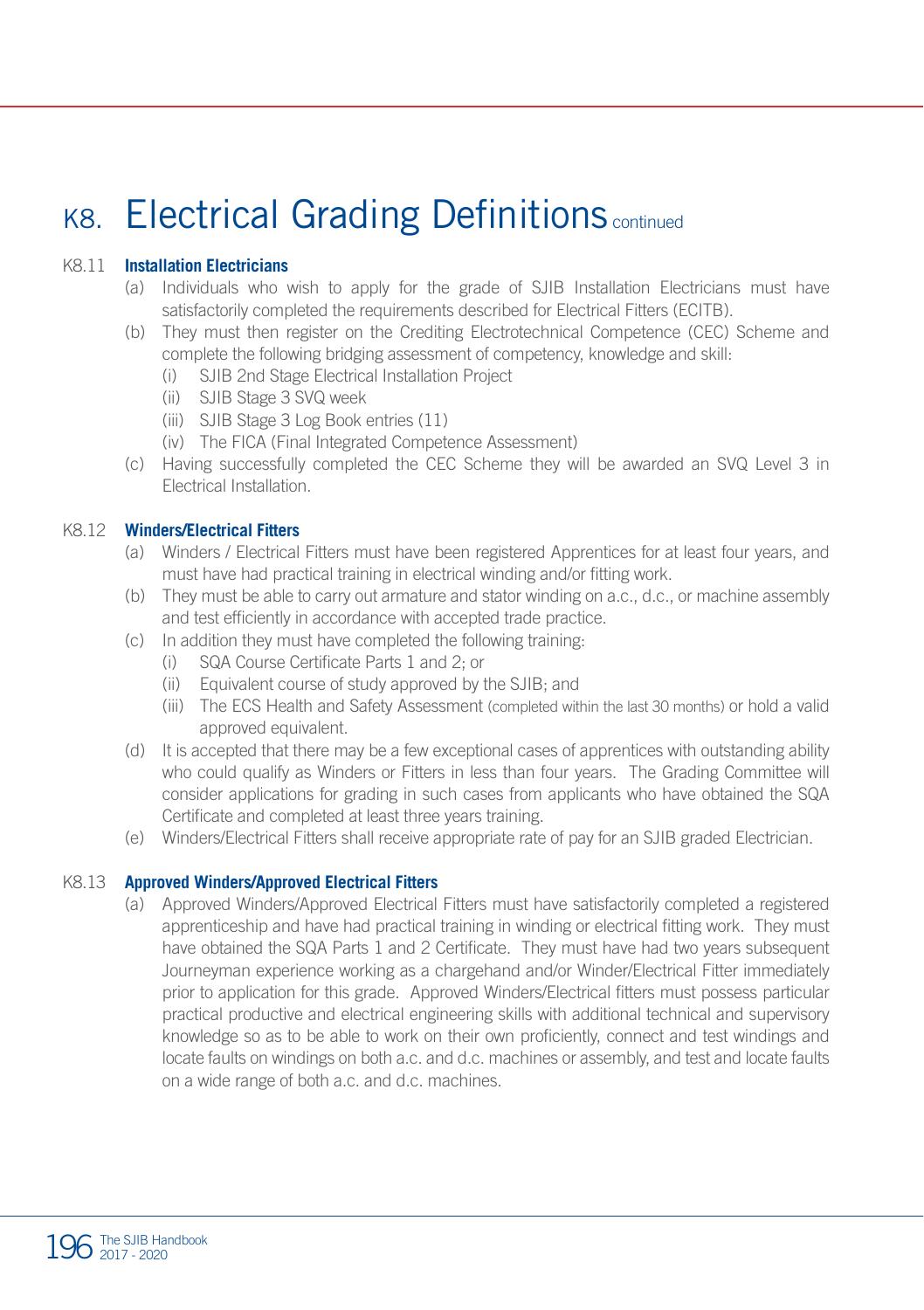(b) Approved Winders/Electrical Fitters shall receive the appropriate rate of pay for an SJIB graded Approved Electrician.

### K9. Instrumentation Grading Definitions

- K9.1 The instrumentation site erection and testing/commissioning industry involves mechanical, electrical, electronic and pneumatic work, which very often occur together on most projects. The agreed grading scheme is intended to provide opportunities for personnel engaged on this work to develop the necessary multicraft skills and to provide opportunities for advancement.
- K9.2 In brief, personnel who have completed apprenticeship or other approved courses would enter the industry normally as Electricians, Pipefitters or Instrument Mechanics, dependent on training and interest. Electricians and Pipefitters would follow the established course progressing to Approved Grade. In addition, the achievement of appropriate academic qualifications would enable personnel to transfer to testing/commissioning work, with the ultimate goal of Instrument Technician. Similarly, an Instrument Mechanic would be able to progress through an Approved Grade to Instrument Technician.

#### K9.3 **Instrument Technicians**

- (a) Instrument Technicians must have completed an approved apprenticeship course.
- (b) Have had a minimum of five years experience as a Senior Instrument Mechanic or Instrument Artificer.
- (c) They must be fully conversant with all aspects of erection and testing techniques of instrumentation systems in process and production control of industrial plant.
- (d) Instrument Technicians must have:
	- (i) obtained Industrial Measurement and Control Technicians Certificate Part 3 (City and Guilds) or an HNC in approved subjects; or
	- (ii) have technical skill, ability and experience significantly beyond that expected of a Senior Instrument Mechanic or Instrument Artificer, and whose value to the employer would be as if they were qualified as an Instrument Technician and, with the support of his employer, is granted this grade by the SJIB.
- (e) They must have a working knowledge of the legal requirements covering all aspects of site work, including the Health and Safety at Work Act 1974 and in particular:
	- (i) The Construction (Design and Management) Regulations, 2015
	- (ii) The Construction (Head Protection) Regulations, 1989
	- (iii) The Control of Asbestos Regulations, 2012
	- (iv) The Control of Substances Hazardous to Health Regulations, 2002
	- (v) DSEAR 2002 (Dangerous Substances and Explosive Atmosphere Regulations)
	- (vi) LOLER 1998 (Lifting Operations and Lifting Equipment Regulations)
	- (vii) The Management of Health and Safety at Work Regulations, 1999
	- (viii) Personal Protective Equipment at Work Regulations, 2002
	- (ix) The Electricity at Work Regulations, 1989
	- (x) Work at Height Regulations, 2005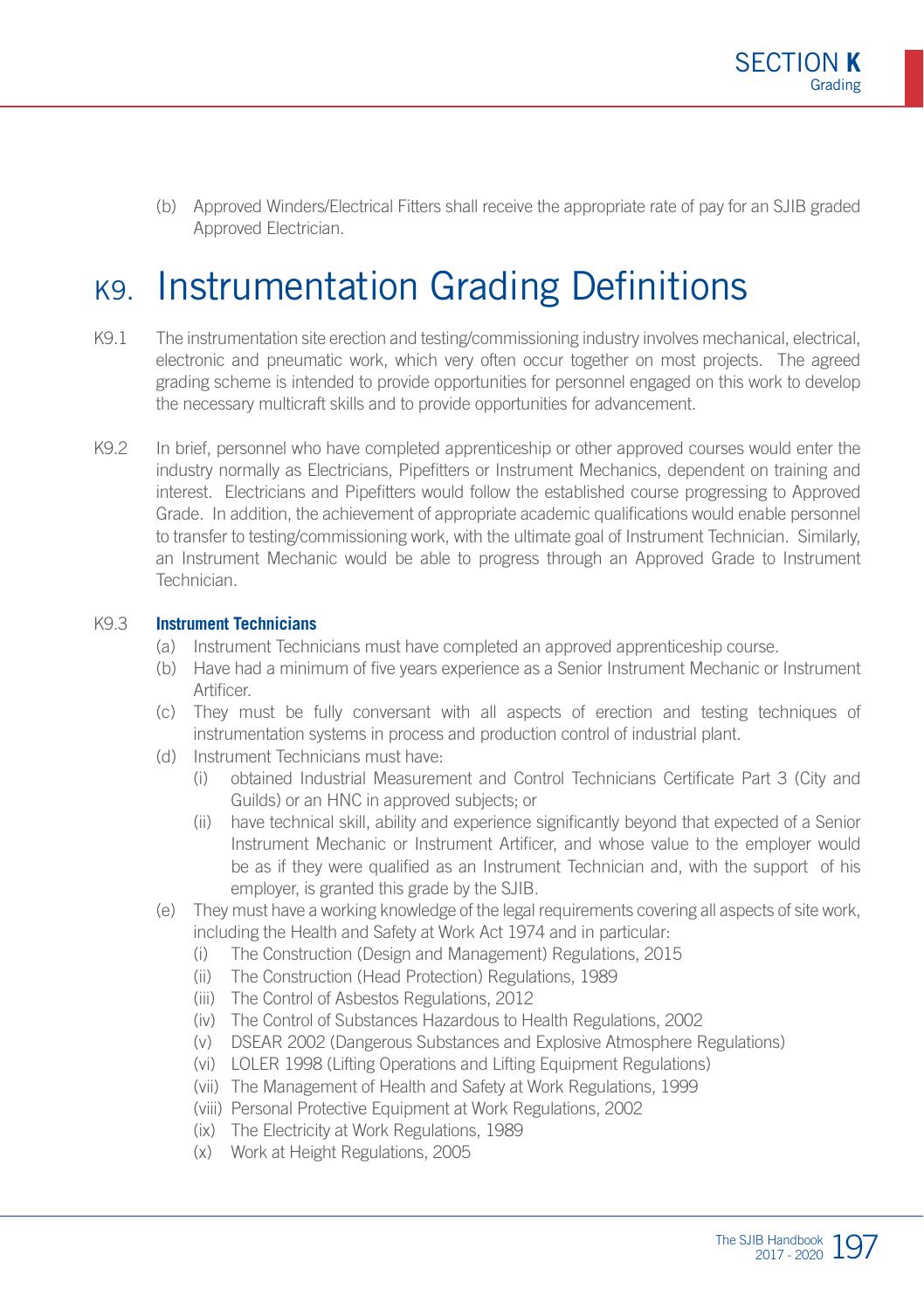### K9. Instrumentation Grading Definitions continued

- (f) They must also have knowledge of:
	- (i) BS 7671 (as amended) IET Wiring Regulations
	- (ii) The Atex Directive
	- (iii) BS EN 60079 series of standards (as amended)
	- (iv) Terms and Definitions of Automatic Control BS 1523
- (g) It is anticipated that the Instrument Technician will become an employee.

#### K9.4 **Instrument Mechanics**

- (a) Instrument Mechanics must have completed an approved apprenticeship course and, have had adequate training in instrumentation maintenance and servicing.
- (b) Instrument Mechanics must have:
	- (i) obtained Industrial Measurement and Control Technicians Certificate Part 1 (City and Guilds); or
	- (ii) completed an approved craft apprenticeship course, have obtained an equivalent academic qualification and have adequate practical training in instrumentation maintenance and serving; and
	- (iii) be able to carry out instrumentation maintenance and servicing work efficiently in accordance with drawings and manufacturers' instructions.
- (c) Instrument Mechanics shall receive the appropriate rate of pay for an SJIB graded Electrician.

#### K9.5 **Approved Instrument Mechanics**

- (a) Approved Instrument Mechanics must have completed an approved apprenticeship and qualified as an Instrument Mechanic.
- (b) Approved Instrument Mechanics must have:
	- (i) two years' experience working as an Instrument Mechanic subsequent to the completion of the apprenticeship; or
	- (ii) an equivalent academic qualification and also have passed an approved manufacturer's training course or other approved course such as at a Government Training Centre; and
	- (iii) obtained practical experience in techniques of instrumentation maintenance and servicing on industrial process plant control systems and be able to work on his own proficiently and in accordance with associated safety codes and practices.
- (c) Approved Instrument Mechanics shall receive the appropriate rate of pay for an SJIB graded Approved Electrician.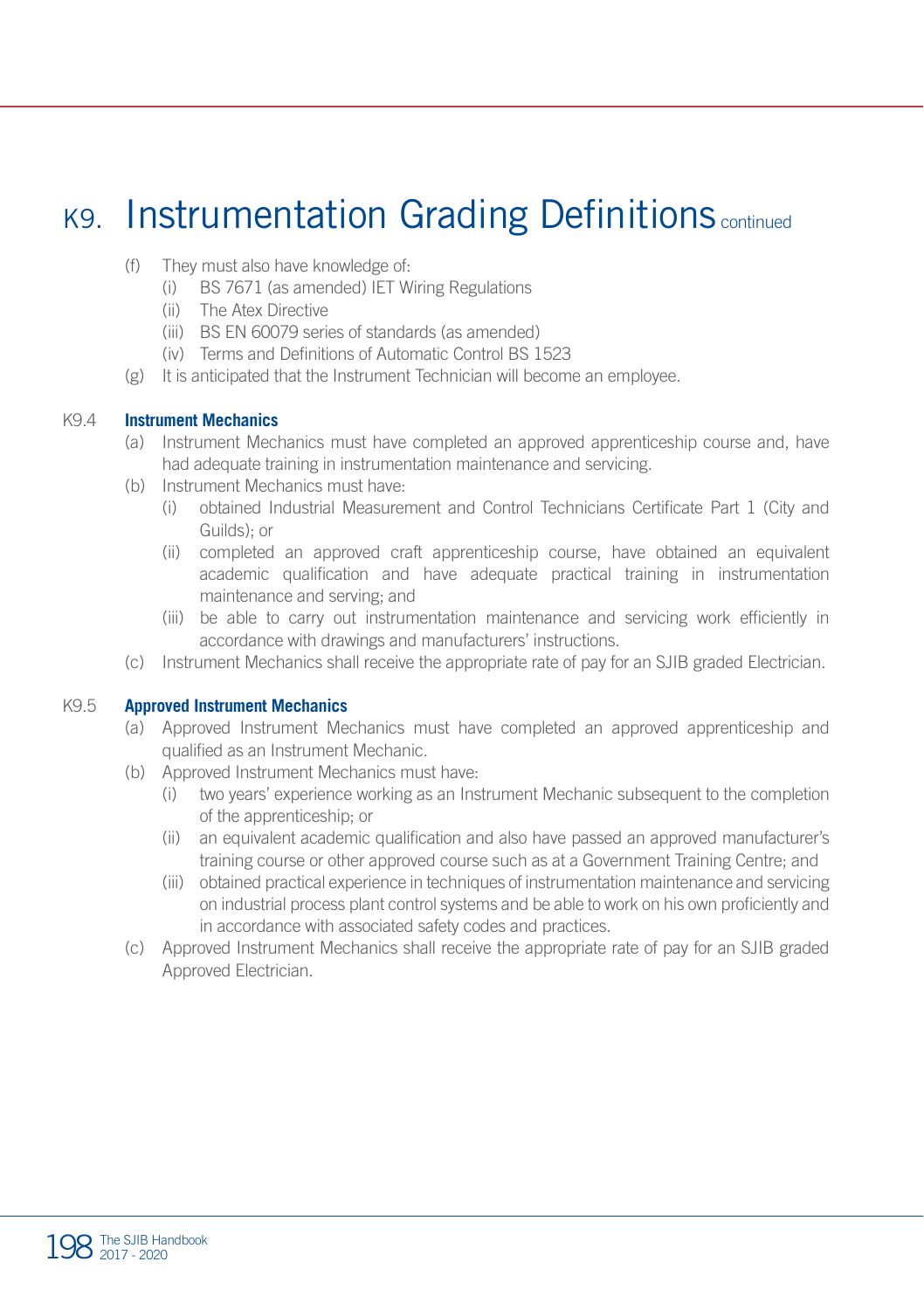#### K9.6 **Senior Instrument Mechanics**

- (a) Senior Instrument Mechanics must have completed an approved apprenticeship course, have qualified as an Approved Instrument Mechanic with at least two years' practical experience in all aspects of instrumentation maintenance and servicing, i.e. mechanical, electrical, electronic and pneumatic.
- (b) Senior Instrument Mechanics must have:
	- (i) obtained Industrial Measurement and Control Technicians Certificate Part 2 (City and Guilds); or
	- (ii) an equivalent academic qualification and have had a minimum of three years' comparable experience in techniques of instrumentation maintenance and servicing after completing an approved instrumentation training course; and
	- (iii) be familiar with correct application of measurement and control systems, interpretation of drawings and associated safety codes and practices.
- (c) This grade will be an endorsement on the Grade Card of an Approved Instrument Mechanic and there is a corresponding additional payment equivalent to the maximum Responsibility Money contained within the SJIB Agreement.
- (d) Whether or not an Operative who has this endorsement is entitled to receive the additional payment will be determined by the job title and the engagement terms stipulated in his Statement of Employment Particulars.

#### K9.7 **Instrument Artificers**

- (a) Instrument Artificers must have completed an approved apprenticeship course, have qualified as an Approved Instrument Electrician or an Approved Instrument Pipefitter.
- (b) Instrument Artificers must have:
	- (i) at least two years' practical experience in all aspects of instrumentation installation i.e. mechanical, electrical, electronic and pneumatic, and have obtained Instrument Maintenance Craft Certificate Part 2 (City and Guilds); or
	- (ii) the technical skill, ability and experience beyond that expected of an Approved Grade Craftsman and whose value to the employer would be as if he were qualified as an Instrument Artificer and with the support of his employer, is granted this grade by the SJIB; and
	- (iii) have the ability to work proficiently without detailed supervision, be able to interpret instrumentation drawings and requisitions and be familiar with instrumentation installation techniques.
- (c) This grade will be an endorsement on the Grade Card of an Approved Instrument Electrician or an Approved Instrument Pipefitter and there is a corresponding additional payment equivalent to the maximum Responsibility Money contained within the SJIB Agreement.
- (d) Whether or not an Operative who has this endorsement is entitled to receive the additional payment will be determined by the job title and the engagement terms stipulated in his Statement of Employment Particulars.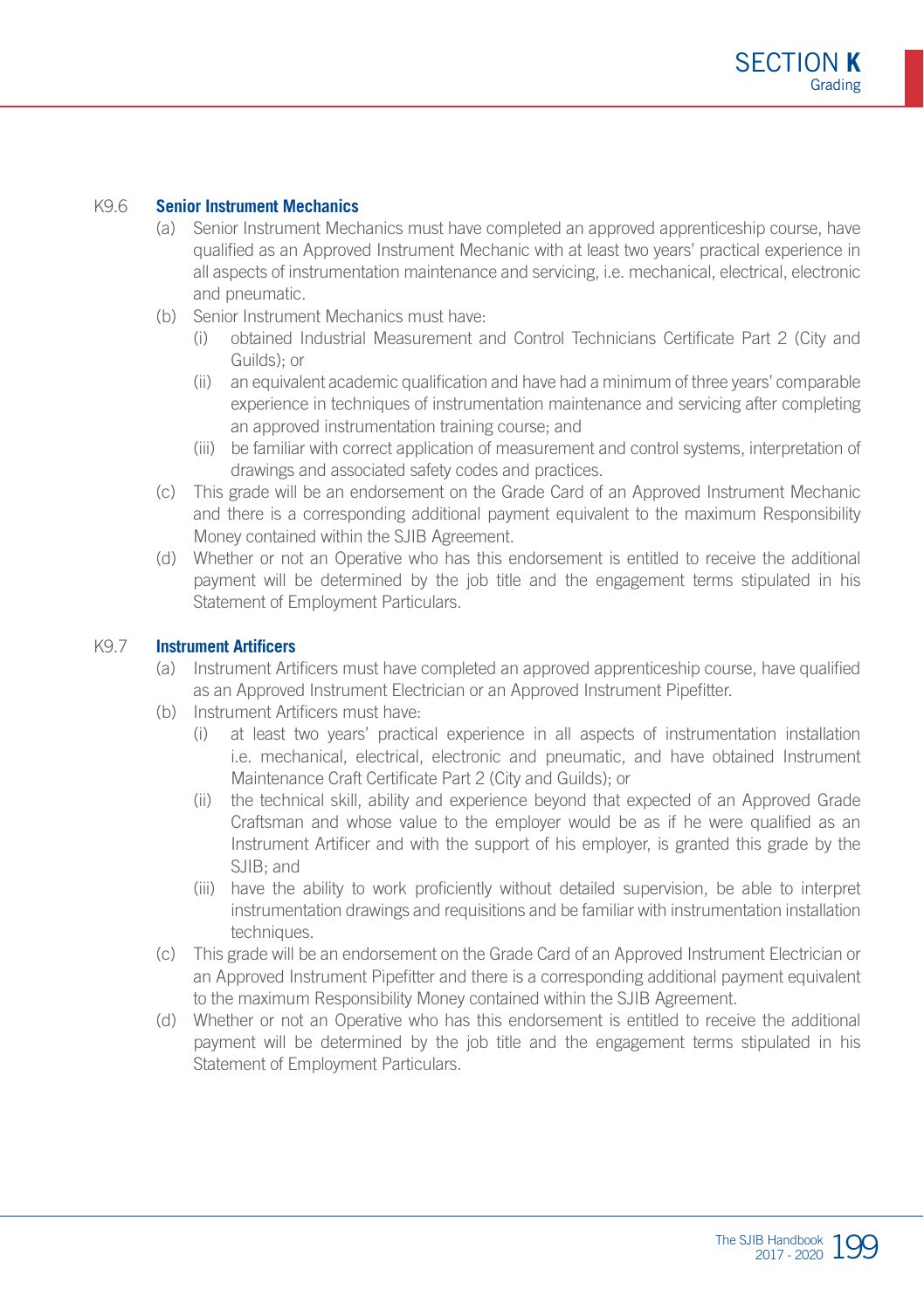### K9. Instrumentation Grading Definitions continued

#### K9.8 **Instrument Pipefitters**

- (a) Instrument Pipefitters must have completed the ECITB Diploma in Installing Engineering Construction Plant & Systems Small Bore Tubing Assemblies. They must be able to carry out pipefitting work efficiently in accordance with statutory regulations and industry code of practice.
- (b) The size of work this discipline covers is up to a maximum of 15mm nominal bore.
- (c) In addition Instrument Pipe Fitters must have completed at least one of the relevant ECITB Technical Small Bore Tubing (TSBT) Tests:
	- (i) TSBTO1 Assemble and Install Small Bore Tubing Assemblies Twin Ferrule; or
	- (ii) TSBTO2 Disassemble and Reinstall Small Bore Tubing Assemblies; or
	- (iii) TSBTO3 Assemble and Install Small Bore Tubing Assemblies Cone and Threaded; or
	- (iv) TSBTO4 Hydrotest SBT Assemblies; and
	- (v) Complete the ECS Health and Safety Assessment (within the last 30 months) or hold a valid approved equivalent.
- (d) A graded Electrician or Approved Electrician who has passed the relevant ECITB Technical Test can have Small Bore Tubing added as an Occupation on to his SJIB Grade (ECS) Card.
- (e) An Instrument Pipe Fitter shall receive the appropriate rate of pay for an SJIB graded Electrician.

#### K9.9 **Approved Instrument Pipefitters**

- (a) Approved Instrument Pipefitters must have qualified as an Instrument Pipefitter and gained experience in small bore stainless steel and mild steel pipe work and PVC-covered copper tubing installation and termination.
- (b) They must be able to set out jobs from drawings and specifications, and requisition the necessary materials and have a thorough knowledge of the National Working Rules for the Electrical Contracting Industry.
- (c) Approved Instrument Pipefitters shall receive the appropriate rate of pay for an SJIB graded Approved Electrician.

### K10. Datacomms Grading Definitions

#### K10.1 **Datacomms Specialists**

- (a) Datacomms Specialists are responsible for installing and maintaining structured cabling systems for datacomms systems.
- (b) They must be able to carry out an installation of structured cabling, including UTP, STP, FTP, Co-AX, general common cables, single-mode fibre cables with all necessary containment and associated connection units and installation of earthing and bonding cables. In addition they must be able to fit out enclosures with structured cable termination equipment (connection units, hubs, switches, routers and panel patches).
- (c) Datacomms Specialists must have completed: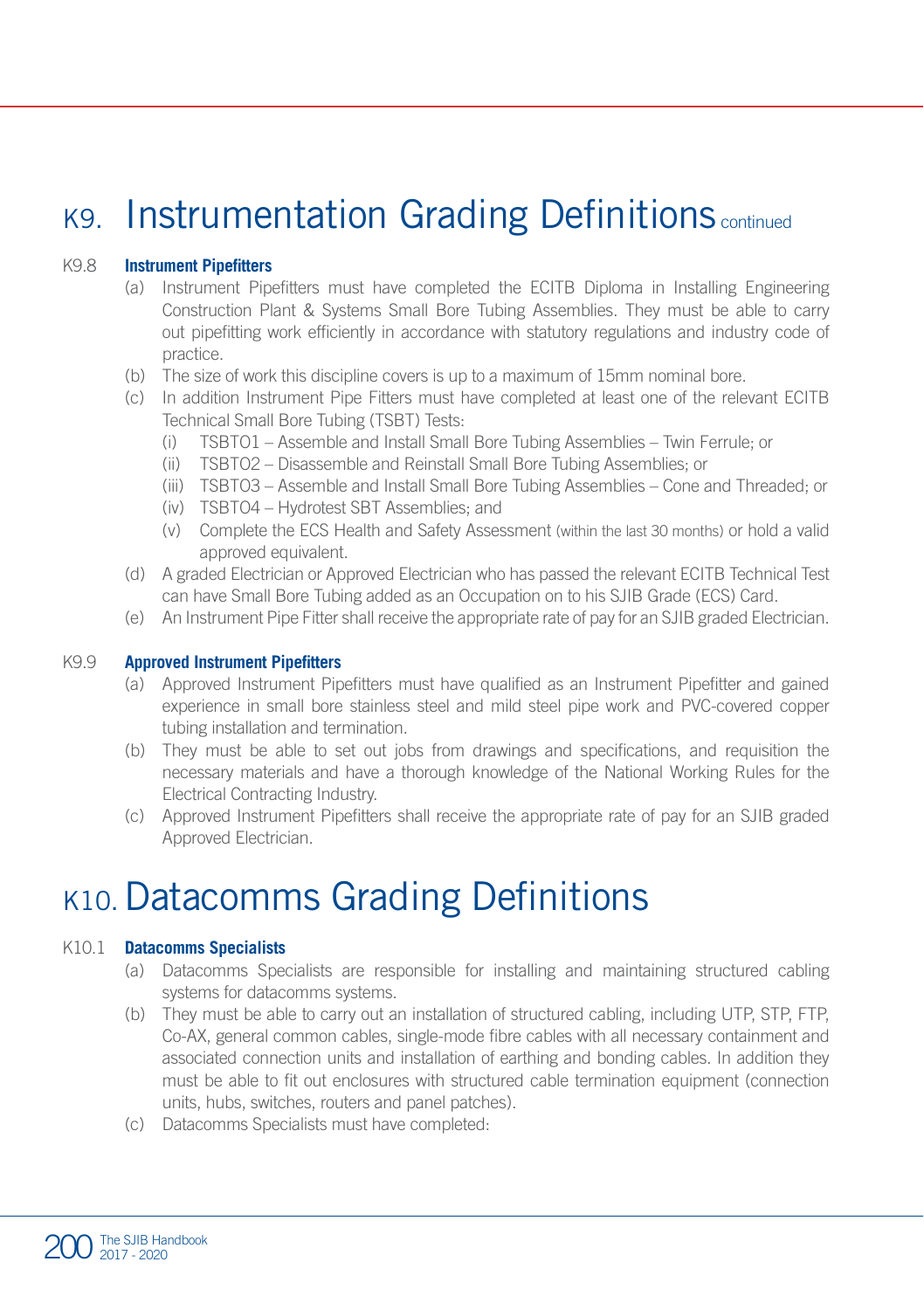- (i) A Level 2 Datacomms Specialist apprenticeship; or
- (ii) An NVQ Level 2 in Structured Cabling Systems; or have
- (iii) At least two years' experience of the requirements listed above; and have
- (iv) The employers endorsement and recommendation; and have
- (v) Completed the ECS Health and Safety Assessment (within the last 30 months) or hold a valid approved equivalent.

#### K10.2 **Datacomms Specialists – Certified Network Cable Installers (CNCI)**

- (a) Datacomms Specialists (CNCI) are responsible for the installation and commissioning of data network structured cabling, as part of a team or independently. The structured cabling must be installed in accordance with national and international standards for both fibre-optic and copper data networks.
- (b) They must have a working knowledge of network pathways, use of containment, spaces and segregation for installing cables, along with the safe termination and testing of structured cable termination equipment, connection units, hubs, switches, routers, patch panels and similar equipment.
- (c) Datacomms Specialists (CNCI) must have completed:
	- (i) A BTEC Level 3 Advanced Award in Data Communications Cable Installation (Copper and Fibre Optics) - Certified Network Cable Installer (CNCI) with three years' experience; and have
	- (ii) Completed the ECS Health and Safety Assessment (within the last 30 months) or hold a valid approved equivalent.

#### K10.3 **Advanced Datacomms Specialists**

- (a) Advanced Datacomms Specialists are responsible for the installation, commissioning and maintenance of structured cabling systems for datacomms systems. They must be able to conduct testing of structured cabling, including all necessary containment as well as any associated connection units; installation and testing and bonding cables. In addition, they must be able to work as part of a team or independently.
- (b) Advanced Datacomms Specialists must have completed:
	- (i) A Level 3 Datacomms Specialist apprenticeship; or
	- (ii) The City & Guilds Level 2 Award in Communications Cabling (3667); or
	- (iii) EAL Level 3 NVQ Diploma in Cabling Installations (601/3023/4)
	- (iv) EAL Level 3 NVQ Diploma in Cabling Installations (QCF); or
	- (v) A BTEC Level 3 Diploma in Professional Competence for IT and Telecoms Professionals; and have
	- (vi) Completed the ECS Health and Safety Assessment (within the last 30 months) or hold a valid approved equivalent.

#### K10.4 **Datacomms Technicians**

(a) Datacomms Technicians are responsible for the installation, commissioning and maintenance of structured cabling systems for datacomms systems. They must be able to demonstrate a wide knowledge and experience of the working environment and regulatory standards that work is carried out in.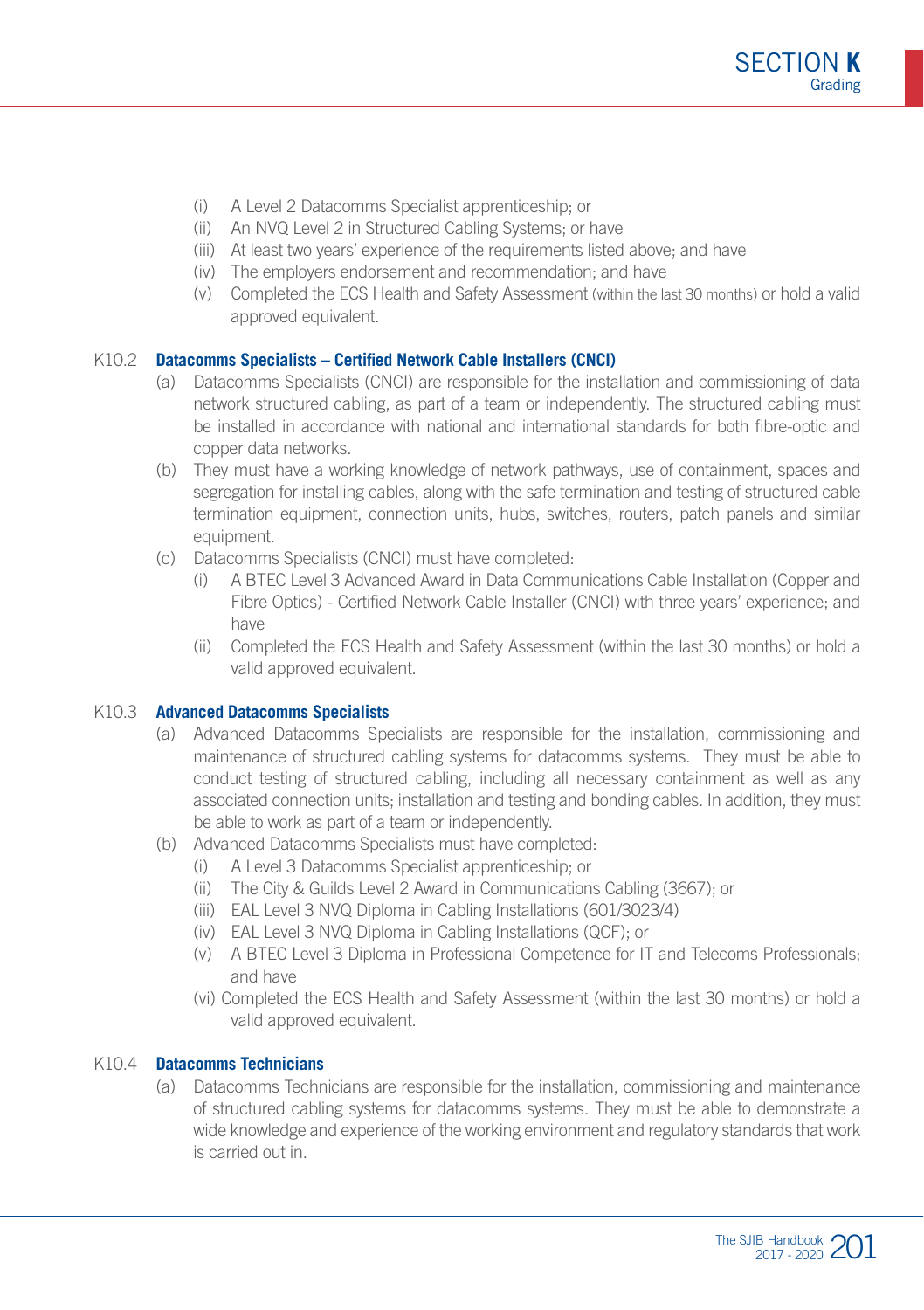# K10. Datacomms Grading Definitions continued

- (b) In addition Datacomms Technicians must have Supervisory experience, knowledge of emerging technologies and be capable of designing network modifications. They must know the most effective and economical way to do a job and know how to apply the Electricity at Work Regulation 1989, 22-29 & 31 and the Construction Industry Regulations.
- (c) Datacomms Technicians must have:
	- (i) Been graded as an Advanced Datacomms Specialist; and have at least three years' experience; or
	- (ii) Successfully completed an NVQ Level 3 in Electrotechnical Services Installation and Inspection Structured Cabling Systems and have three years post qualification experience; and have
	- (iii) Completed the ECS Health and Safety Assessment (within the last 30 months) or hold a valid approved equivalent.

#### K10.5 **Datacomms Technicians – Certified Network Infrastructure Technician (CNIT)**

- (a) Datacomms Technicians (CNIT) are expected to manage structured cabling installation teams including operational planning and leadership. They must be able to conduct surveys for network infrastructure, project design and operational delivery management activities including the requirements for CDM, H&S documentation quality assurance, customer liaison and final handover activities.
- (b) Datacomms Technicians (CNIT) must have:
	- (i) Been graded as a Datacomms Specialist (CNCI) or an Advanced Datacomms Specialist; and have at least three years' experience; or have
	- (ii) A BTEC Level 4 Professional Award Certified Network Infrastructure Technician (CNIT); and have
	- (iii) Completed the ECS Health and Safety Assessment (within the last 30 months) or hold a valid approved equivalent.

#### K10.6 **Datacomms Designers – Certified Network Infrastructure Design Professionals (CNIDP)**

- (a) Datacomms Designers (CNIDP) are responsible for the design of networking solutions in all types of structured cabling solutions, including complex network infrastructure projects. They must be able to interpret customer requirements using the appropriate tools to produce compliant design solutions in accordance with national and international standards.
- (b) Datacomms Designers (CNIDP) must have completed:
	- (i) A BTEC Level 5 Professional Award Certified Network Infrastructure Design Professional (CNIDP); and have
	- (ii) Completed the ECS Health and Safety Assessment (within the last 30 months) or hold a valid approved equivalent.

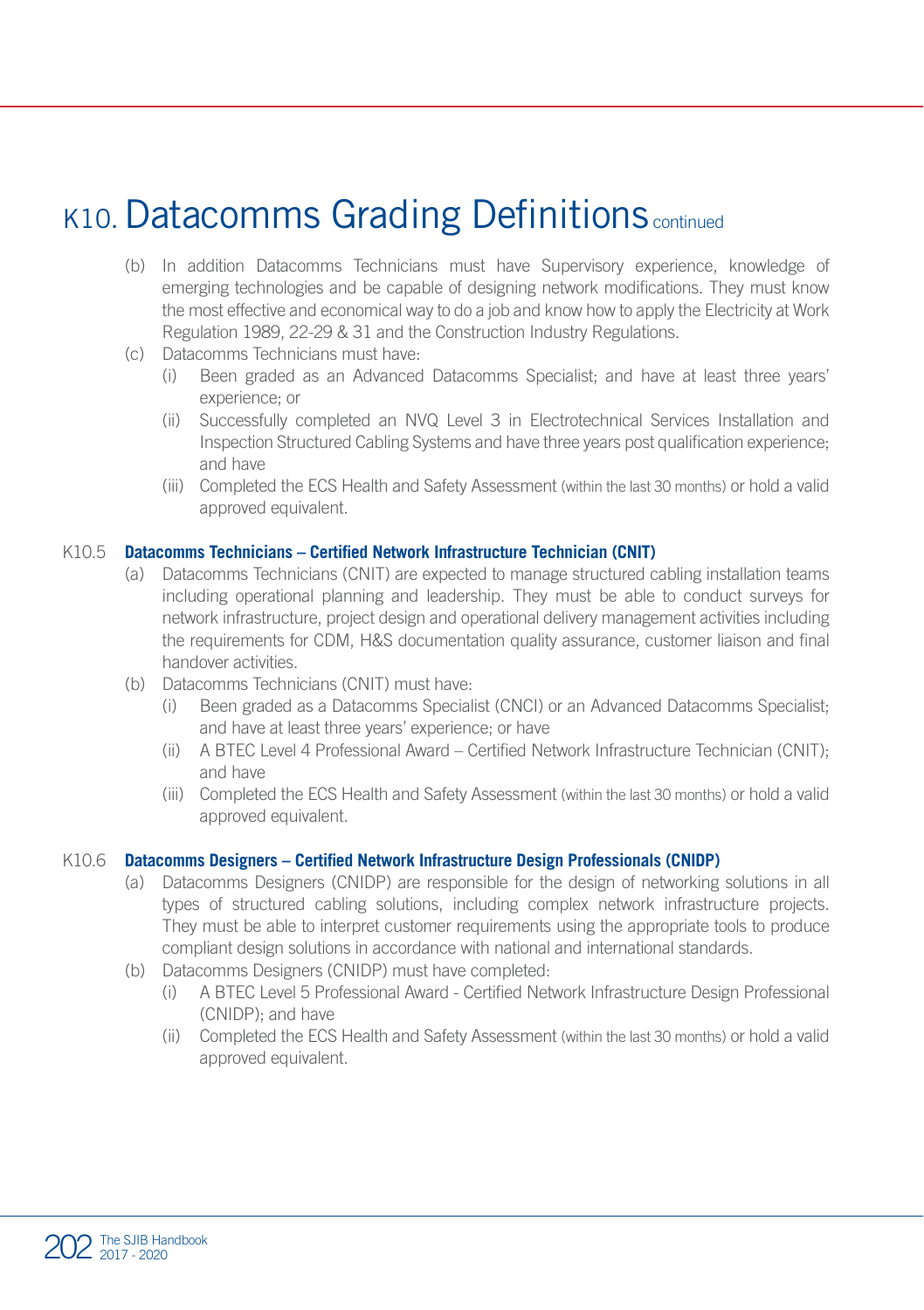#### K10.7 **Datacomms Engineers**

- (a) Datacomms Engineers are responsible for the design, specification, estimation and documentation of large scale data or telecoms projects. They must be able to demonstrate extensive knowledge of appropriate European Directives and British, European and World **Standards**
- (b) In addition Datacomms Engineers must have experience in designing all parts of data and (b) telecommunication jobs systems on large scale projects and can specify equipment, produce project documentation including drawings for large scale cabled LANs and wireless network systems.
- (c) Datacomms Engineers must have:
	- (i) Been graded as an Advanced Datacomms Specialist; and have at least three years' experience; or have
	- (ii) A degree in Datacomms Installation and Management; or have
	- (iii) An NVQ Level 3 in Electrotechnical Services Installation and Inspection Structured Cabling Systems and have six years post qualification experience; and have
	- (iv) Completed the ECS Health and Safety Assessment (within the last 30 months) or hold a valid approved equivalent.

#### K10.8 **Datacomms Managers - Certified Telecommunications Project Manager (CTPM)**

- (a) Datacomms Managers (CTPM) are responsible for complex infrastructure projects, particularly in the database environment, with a focus on pure project management activities. They must be able to monitor and maintain the progress of all projects with effective risk management and issue resolution.
- (b) Datacomms Managers must have:
	- (i) Been graded as a Datacomms Technician (CNIT); and have at least three years' experience; or have
	- (ii) A BTEC Level 4 Professional Award Certified Telecommunicatins Project Management (CTPM); and have
	- (iii) Completed the ECS Health and Safety Assessment (within the last 30 months) or hold a valid approved equivalent.
- (c) If the formal Datacomms qualifications listed above are not held then ECS Related Discipline Cards for Datacomms Installer, Field Services Engineer or Telecoms Installer can be issued to individuals if they have the following:
	- (i) The employers endorsement and recommendation; and have
	- (ii) Completed the ECS Health and Safety Assessment (within the last 30 months) or hold a valid approved equivalent.